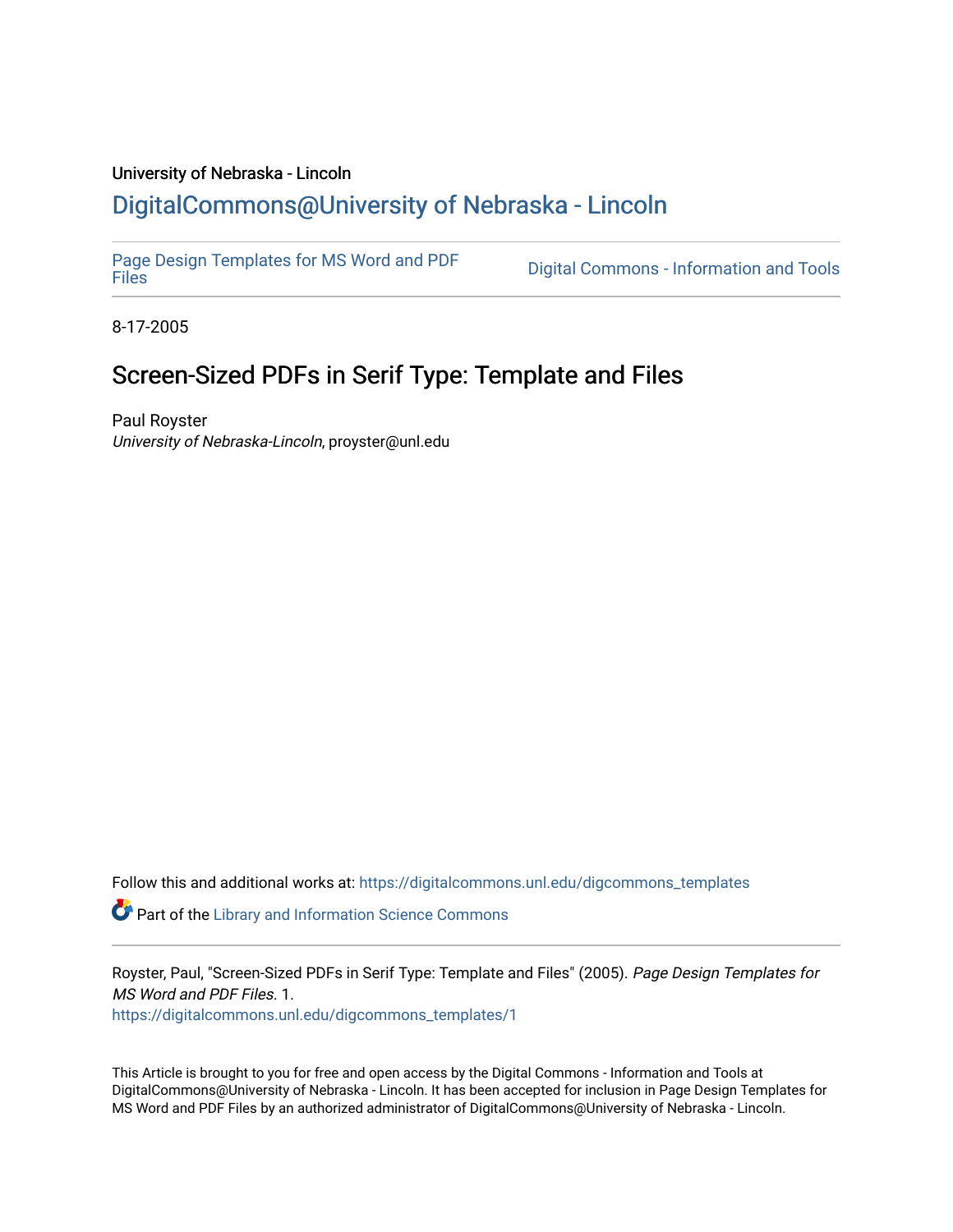This document style is intended for reading onscreen. It creates a two-page spread that fits on a single screen (of  $1024 \times 768$  pixels), with type that remains readable at 75% magnification. It includes design and typographic settings to accommodate common text elements: headings, subtitles, extracts, etc. The font is Palatino Linotype, set single-spaced. The basic text size is 13-point. It is a serif font, which suggests a more traditional approach or style than sans serif. The overall design is "left aligned" - all titles, subtitles, headings, etc. are lined up on the left margin. Paragraphs are justified, for easier reading; titles, headings, references, captions, and endnotes are not justified.

For documents to be read in printed form, see the template for Printed Serif. It uses a smaller type size, which is very readable on paper and helps preserve the forests

The two files attached to this documents are:

- Screen Serif file.doc = a blank MS Word file with these page and type specifications already loaded. Enter (or paste) your text into this file and Save under a new name.
- Screen Serif template.dot = an MS Word template; store and use this to create a new blank document. Templates are generally stored in a folder in Program Files > Microsoft Office > Templates

What follows are sample pages and specifications for the type, margins, settings, etc.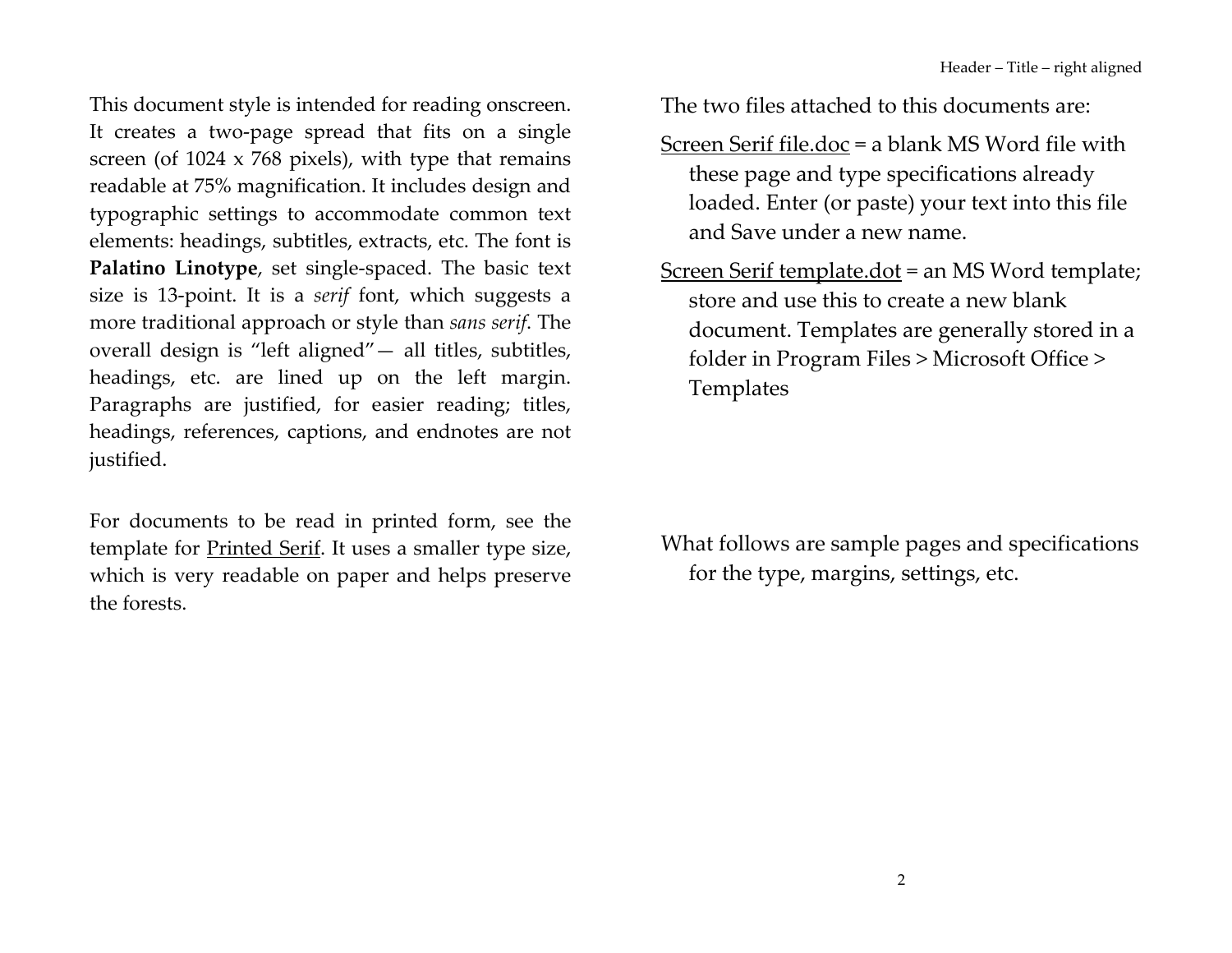# Lorem Ipsum [title]

Dolor Sit Amet, Consectetuer Adipiscing Elit [subtitle]

Marcus T. Cicero, Senatus populusque Romani [author]

Lorem ipsum dolor sit amet, consectetuer adipiscing elit. In in nunc. Praesent odio. Phasellus nunc magna, luctus id, scelerisque id, sodales vel, wisi. Nulla lacinia tincidunt quam. Pellentesque dignissim. Vestibulum laoreet libero et erat. Morbi wisi. Etiam pretium odio in dolor. Nulla vulputate commodo lacus. Fusce ornare rutrum nunc. [abstract]

Lorem ipsum dolor sit amet, consectetuer adipiscing elit. In in nunc. Praesent odio. Phasellus nunc magna, luctus id, scelerisque id, sodales vel, wisi. Nulla lacinia tincidunt quam. Pellentesque dignissim. Vestibulum laoreet libero et erat. Morbi wisi. Etiam pretium odio in dolor. Nulla vulputate commodo lacus. Fusce ornare rutrum nunc. [First text paragraph]

Proin suscipit, libero vitae commodo egestas, lacus erat dapibus metus, quis semper ligula urna quis tortor. Cras nonummy, sem non placerat eleifend, urna tortor feugiat orci, tincidunt suscipit nunc orci sit amet ipsum. Duis molestie viverra sem. Nam vel mauris. Cras sit amet dui vel eros mattis laoreet. Nunc a nunc quis ligula mollis aliquam. Fusce vel nibh. Praesent rhoncus vestibulum sem. Vivamus eu diam et nibh malesuada ornare. Donec facilisis convallis est. Donec id elit in mi congue iaculis. Mauris ac sem id nibh tincidunt tincidunt. Donec nulla sem, aliquam in, dignissim vel, faucibus a, lorem. Donec nulla sem, aliquam in, dignissim vel, faucibus a, lorem. [Body text paragraph]

Pellentesque nunc orci, faucibus in, venenatis at, facilisis vehicula, erat. Nulla facilisi. Fusce quis quam sit amet magna suscipit venenatis. Quisque hendrerit est et nisl. Sed a ligula. Aenean sed metus. Phasellus eleifend massa id odio. Ut scelerisque faucibus tellus. Maecenas sed erat eget massa luctus sagittis. Vestibulum ultrices imperdiet mauris. Cras malesuada sapien. Nullam laoreet. Lorem ipsum dolor sit amet, consectetuer adipiscing elit. Fusce scelerisque dictum enim. Phasellus a nisl eget neque condimentum sagittis. Curabitur magna purus, hendrerit vel, euismod in, sollicitudin at, dui. Phasellus cursus ante eu enim auctor condimentum. Duis augue lectus, pretium vitae, tempor id, dapibus a, leo. Pellentesque mattis sem nec felis. Aenean turpis sem,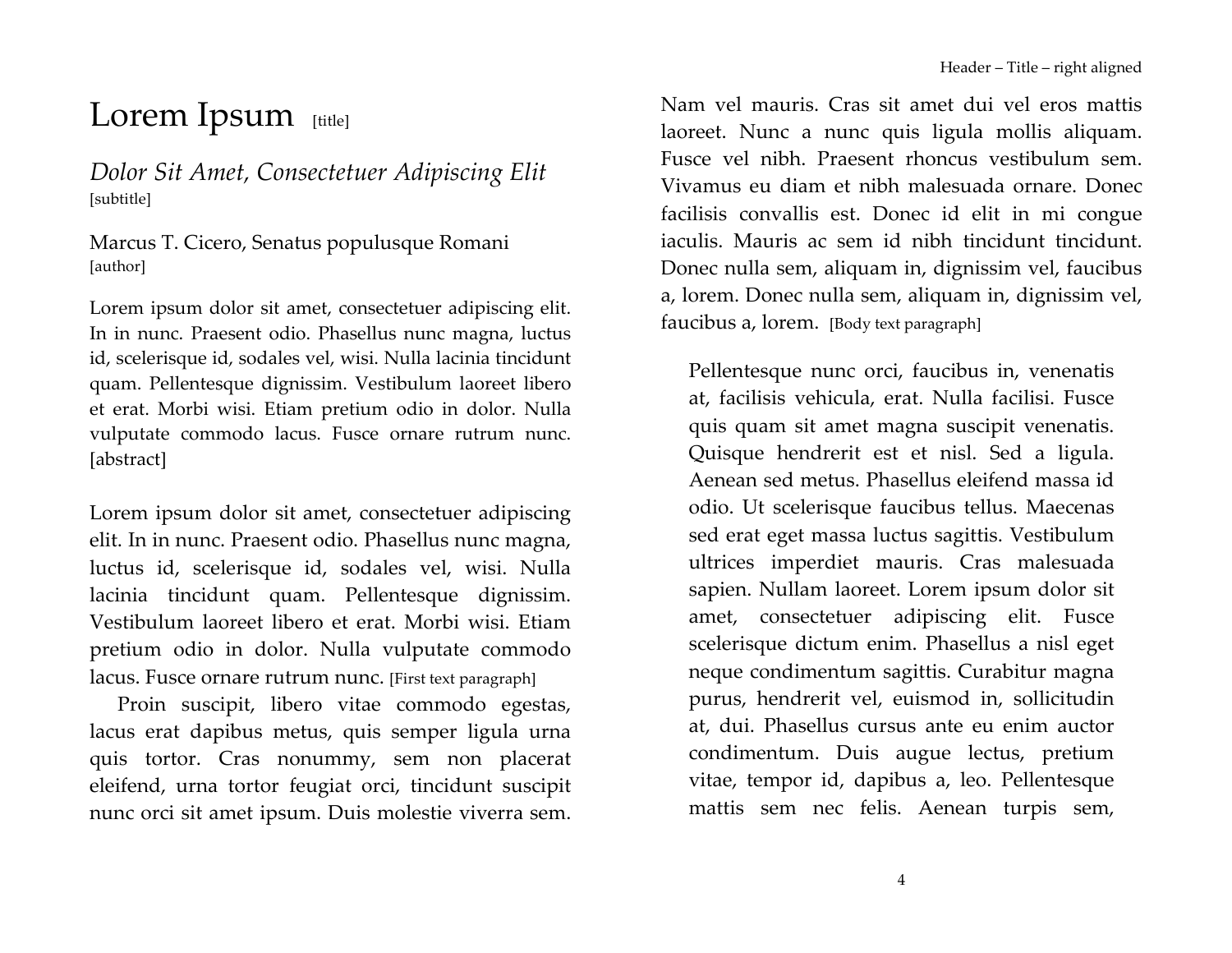tristique at, gravida ultrices, lobortis vel, turpis.<sup>i</sup> [Block text]

# Heading 1

[Note: use First Text Paragraph style after a Heading] Integer laoreet pretium magna. Vestibulum luctus facilisis justo. Etiam dui. Quisque et felis quis neque faucibus tempus. Cras dictum hendrerit dolor. Sed pulvinar, quam sit amet mollis egestas, orci eros hendrerit est, mollis pharetra erat lorem non ipsum. Nam in purus. Nulla orci felis, tempor nec, dapibus quis, laoreet in, diam. Cum sociis natoque penatibus et magnis dis parturient montes, nascetur ridiculus mus. Ut id odio id wisi malesuada aliquet. Nullam pharetra vestibulum tellus. Fusce vulputate fermentum tortor. Duis vel eros. Aenean pellentesque fringilla dolor.

## Heading 2

Aliquam magna. Etiam posuere tellus non metus. Nam placerat, nibh a suscipit vulputate, arcu nibh eleifend quam, sit amet rutrum dolor neque ac leo. Suspendisse potenti. Vivamus tristique iaculis libero. Ut ac nulla ac nulla lacinia volutpat. Vestibulum convallis dictum pede. Nullam commodo interdum

risus. Aliquam lacinia. Aliquam molestie ipsum gravida augue.ii

Lorem ipsum dolor sit amet, consectetuer adipiscing elit. In in nunc. Praesent odio. Phasellus nunc magna, luctus id, scelerisque id, sodales vel, wisi. Nulla lacinia tincidunt quam. Pellentesque dignissim. Vestibulum laoreet libero et erat. Morbi wisi. Etiam pretium odio in dolor. Nulla vulputate commodo lacus. Fusce ornare rutrum nunc.

Lorem ipsum dolor sit amet, consectetuer adipiscing elit. In in nunc. Praesent odio. Phasellus nunc magna, luctus id, scelerisque id, sodales vel, wisi. Nulla lacinia tincidunt quam. Pellentesque dignissim. Vestibulum laoreet libero et erat. Morbi wisi. Etiam pretium odio in dolor. Nulla vulputate commodo lacus. Fusce ornare rutrum nunc.

#### Heading 3

Proin suscipit, libero vitae commodo egestas, lacus erat dapibus metus, quis semper ligula urna quis tortor. Cras nonummy, sem non placerat eleifend, urna tortor feugiat orci, tincidunt suscipit nunc orci sit amet ipsum. Duis molestie viverra sem. Nam vel mauris. Cras sit amet dui vel eros mattis laoreet. Nunc a nunc quis ligula mollis aliquam. Fusce vel nibh. Praesent rhoncus vestibulum sem. Vivamus eu diam et nibh malesuada ornare. Donec facilisis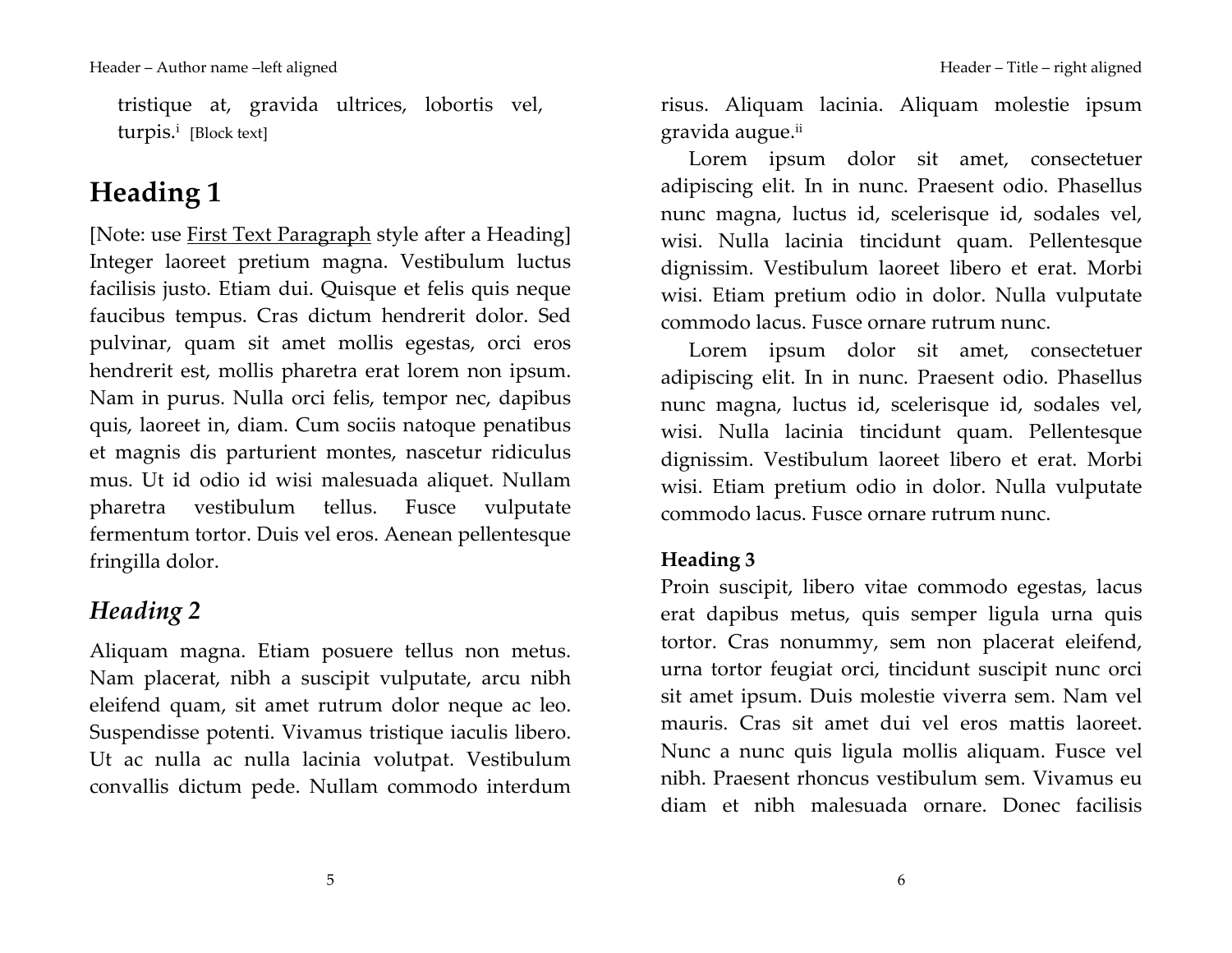convallis est. Donec id elit in mi congue iaculis. Mauris ac sem id nibh tincidunt tincidunt. Donec nulla sem, aliquam in, dignissim vel, faucibus a,  $l<sub>orem</sub>$ 



The Twentieth Century inherited the Remington Typewriter, a marvel of mechanical achievement, but bequeaths to its successor the improved PDF file. [Caption]

Pellentesque nunc orci, faucibus in, venenatis at, facilisis vehicula, erat. Nulla facilisi. Fusce quis quam sit amet magna suscipit venenatis. Quisque hendrerit est et nisl. Sed a ligula. Aenean sed metus. Phasellus eleifend massa id odio. Ut scelerisque faucibus tellus.

Maecenas sed erat eget massa luctus sagittis. Vestibulum ultrices imperdiet mauris. Cras malesuada sapien. Nullam laoreet. Lorem ipsum dolor sit amet, consectetuer adipiscing elit. Fusce scelerisque dictum enim. Phasellus a nisl eget neque condimentum sagittis. Curabitur magna purus, hendrerit vel, euismod in, sollicitudin at, dui. Phasellus cursus ante eu enim auctor condimentum. Duis augue lectus, pretium vitae, tempor id, dapibus a, leo. Pellentesque mattis sem nec felis. Aenean turpis sem, tristique at, gravida ultrices, lobortis vel, turpis.

Integer laoreet pretium magna. Vestibulum luctus facilisis justo. Etiam dui. Quisque et felis quis neque faucibus tempus. Cras dictum hendrerit dolor. Sed pulvinar, quam sit amet mollis egestas, orci eros hendrerit est, mollis pharetra erat lorem non ipsum. Nam in purus. Nulla orci felis, tempor nec, dapibus quis, laoreet in, diam. Cum sociis natoque penatibus et magnis dis parturient montes, nascetur ridiculus mus. Ut id odio id wisi malesuada aliquet. Nullam pharetra vestibulum tellus. Fusce vulputate fermentum tortor. Duis vel eros. Aenean pellentesque fringilla dolor.

Aliquam magna. Etiam posuere tellus non metus. Nam placerat, nibh a suscipit vulputate, arcu nibh eleifend quam, sit amet rutrum dolor neque ac leo.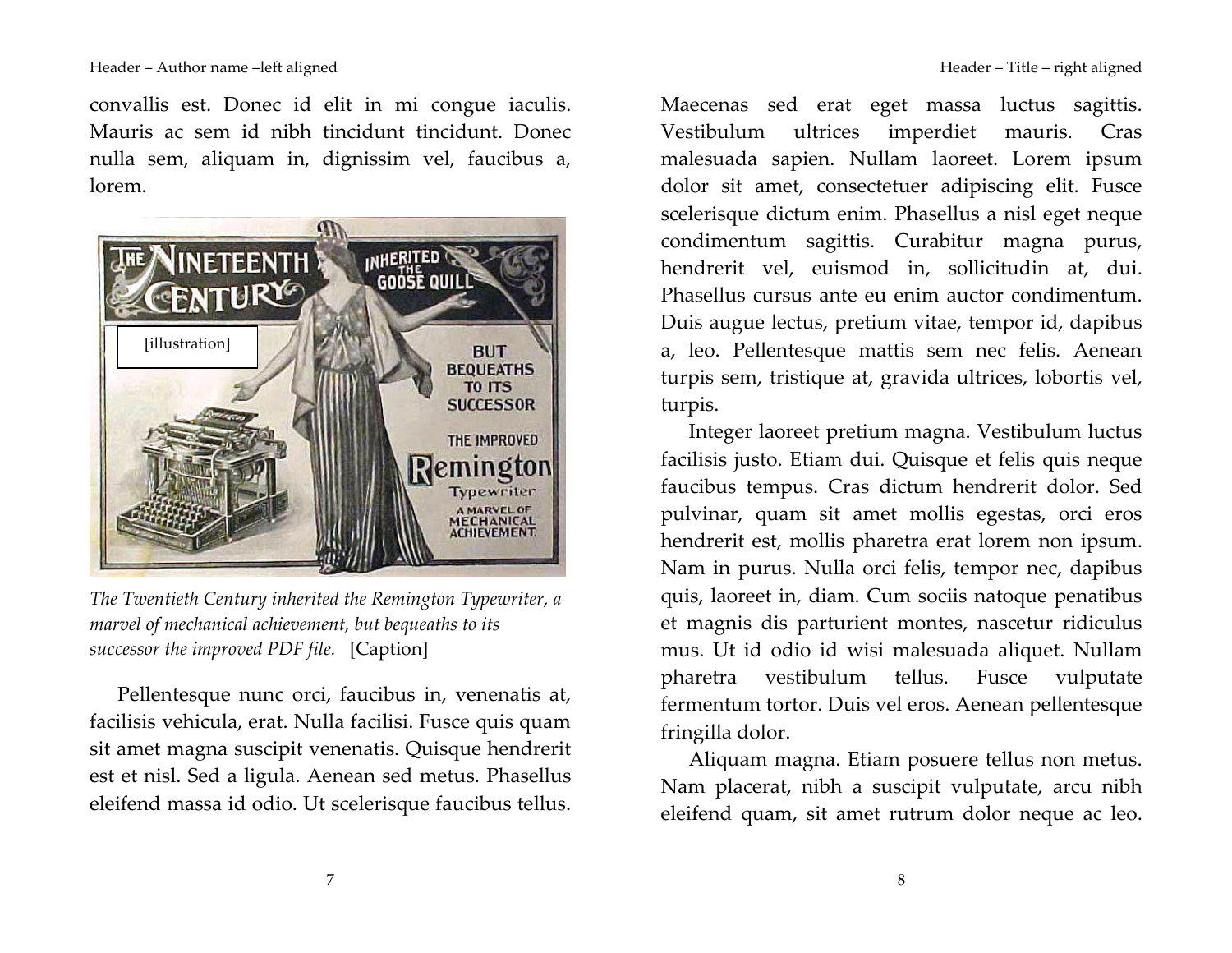Suspendisse potenti. Vivamus tristique iaculis libero. Ut ac nulla ac nulla lacinia volutpat. Vestibulum convallis dictum pede. Nullam commodo interdum risus. Aliquam lacinia. Aliquam molestie ipsum gravida augue.

# **Literature Cited**

- Adams, L., and H. B. Adams. 1959. Black-tailed jackrabbit carcasses on highways in Nevada, Idaho and California. Ecology 40(4): 718-720.
- Allen, P. F. 1942. Defensive control of rodents and rabbits. J. Wildl. Mgmt. 6(2): 122-132.
- Anonymous. 1966. Control of the black-tailed hare (Lepus callfornicus) with prolin baits. Weed and Vertebrate Pest Control News, Dec. 15, 1966. 2.
- Balser, D. S. 1964. Antifertility agents in vertebrate pest control. Proc. 2nd Vertebrate Pest Conf., 133-137.
- Boyd, L. M. 1969. Checking up. Times News, Twin Falls, Idaho, Tues., March 18, 1969.
- Bronson, F. H., and 0. W. Tiemier. 1958. The Kansas jackrabbit. Kansas Fish and Game 15(3): 3-5.
- Brown, H. L. 1947. Coaction of jackrabbit, cottontail, and vegetation in a mixed prairie. Trans. Kansas Acad. Sci., 50(1): 28-44. [References/Bibliography style]

# **Design Specifications**

## Page:

Size =  $5.5 \times 8.5$  inches, 2 pages per sheet Text Block =  $3.9''$  x 6.7" (or 23.4 x 40.2 picas) 27 lines per page

### Margins:

Top (to header) =  $.5''$ Top (to text block) =  $.8''$ Bottom (from footer/Page Number) =  $.5''$ Bottom (from text block) =  $1''$ Left =  $.8''$ Gutter =  $.8''$  (=  $.4''$  each side)  $Right = .8''$ 

## Type:

- **Abstract:** Type = Palatino Linotype, 12 point; alignment = **Justified**
- **Author:** Type = Palatino Linotype, 13 point; alignment = Left; 12 points space after
- **Block Text:** Type = Palatino Linotype, 13 point; alignment = Justified; left & right margins indent .25"; no paragraph indent. Suggest adding 1 blank line before and after.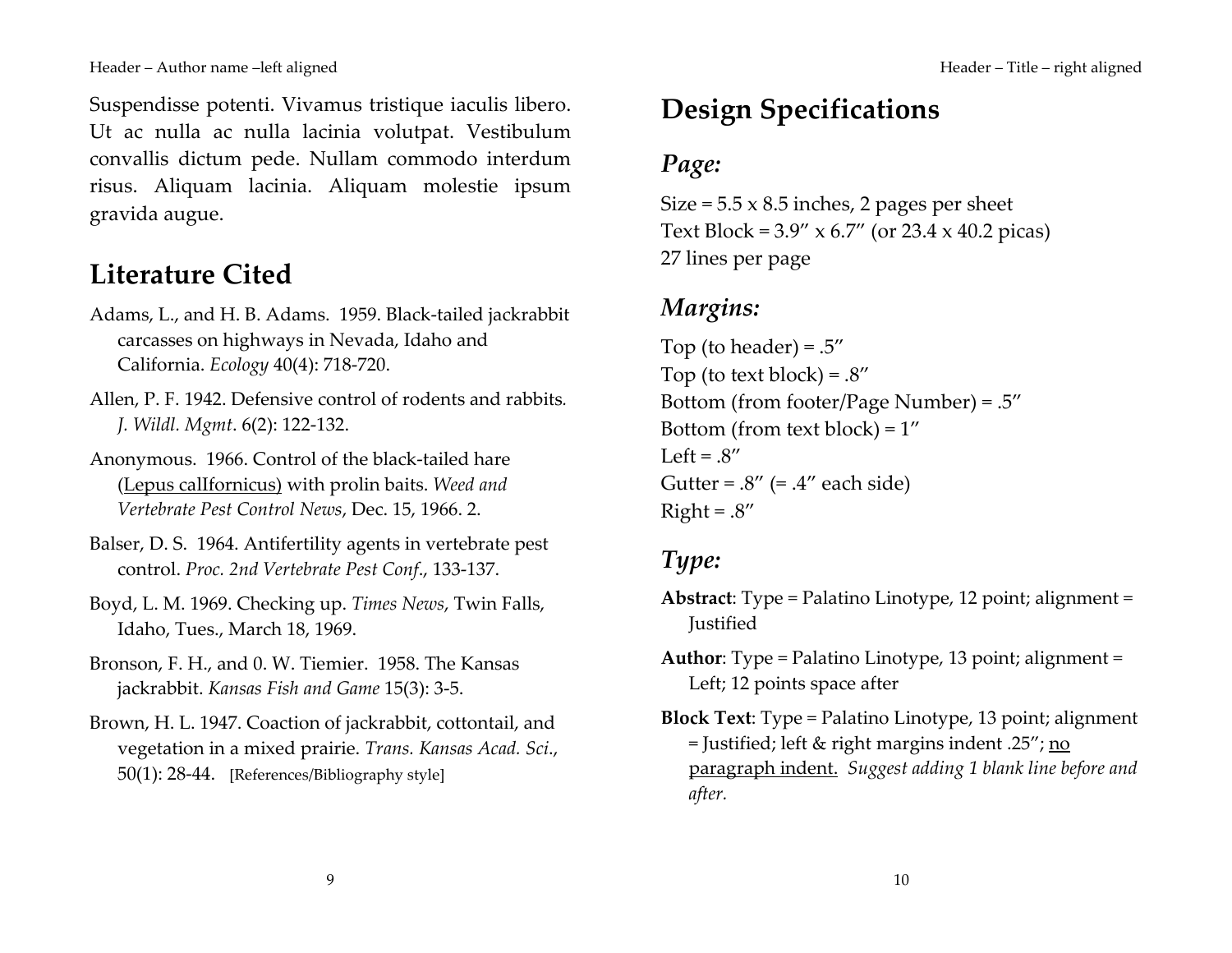- **Body Text:** Type = Palatino Linotype, 13 point; alignment = Justified; first line indent = .25"
- **Caption:** Type = Palatino Linotype italic, 12 point; alignment = Left; 12 points space after
- **Endnote Text:** Type = Palatino Linotype, 12 point; alignment = Left; first line indent = .25"; 6 points space after
- First Text Paragraph: Type = Palatino Linotype, 13 point; alignment = Justified; no paragraph indent
- Footer: not used in this design; see Page Number
- Header: Type = Palatino Linotype, 10 point; alignment = Left (for odd pages),  $=$  Right (for even pages)
- **Heading 1:** Type = Palatino Linotype bold, 18 point; alignment = Left; 18 points space before, 6 points space after
- Heading 2: Type = Palatino Linotype, bold italic, 16 point; alignment = Left; 12 points space before, 6 points space after
- Heading 3: Type = Palatino Linotype, bold, 13 point; alignment = Left; 12 points space before
- **Illustration:** alignment = Left; 12 points space before, 6 points space after
- Normal: Type = Palatino Linotype, 13 point; alignment = Left. All other type specs depend on this style; changing it (to Times Roman, for example) will change all Palatino Linotype type to the new font.
- Page Number: Type = Palatino Linotype, 10 point; alignment = Centered (bottom of page)
- **References/Bibliography:** Type = Palatino Linotype, 12 point; alignment = Left; hanging indent =  $.25$ "; 6 points space after
- **Subtitle:** Type = Palatino Linotype, italic, 16 point; alignment = Left; 12 points space after
- Title: Type = Palatino Linotype, 22 point; alignment = Left; 12 points space after

#### MS Word file settings:

File > Page Setup > Layout Headers & footers: Different odd and even Different first page

Format > Styles and Formatting Show: Available styles

 $View > Zoom$ Two pages [in magnification window on Standard toolbar]

<sup>&</sup>lt;sup>i</sup> Pellentesque nunc orci, faucibus in, venenatis at, facilisis vehicula, erat. Nulla facilisi. Fusce quis quam sit amet magna suscipit venenatis. Quisque hendrerit est et nisl. Sed a ligula. [Endnote text]